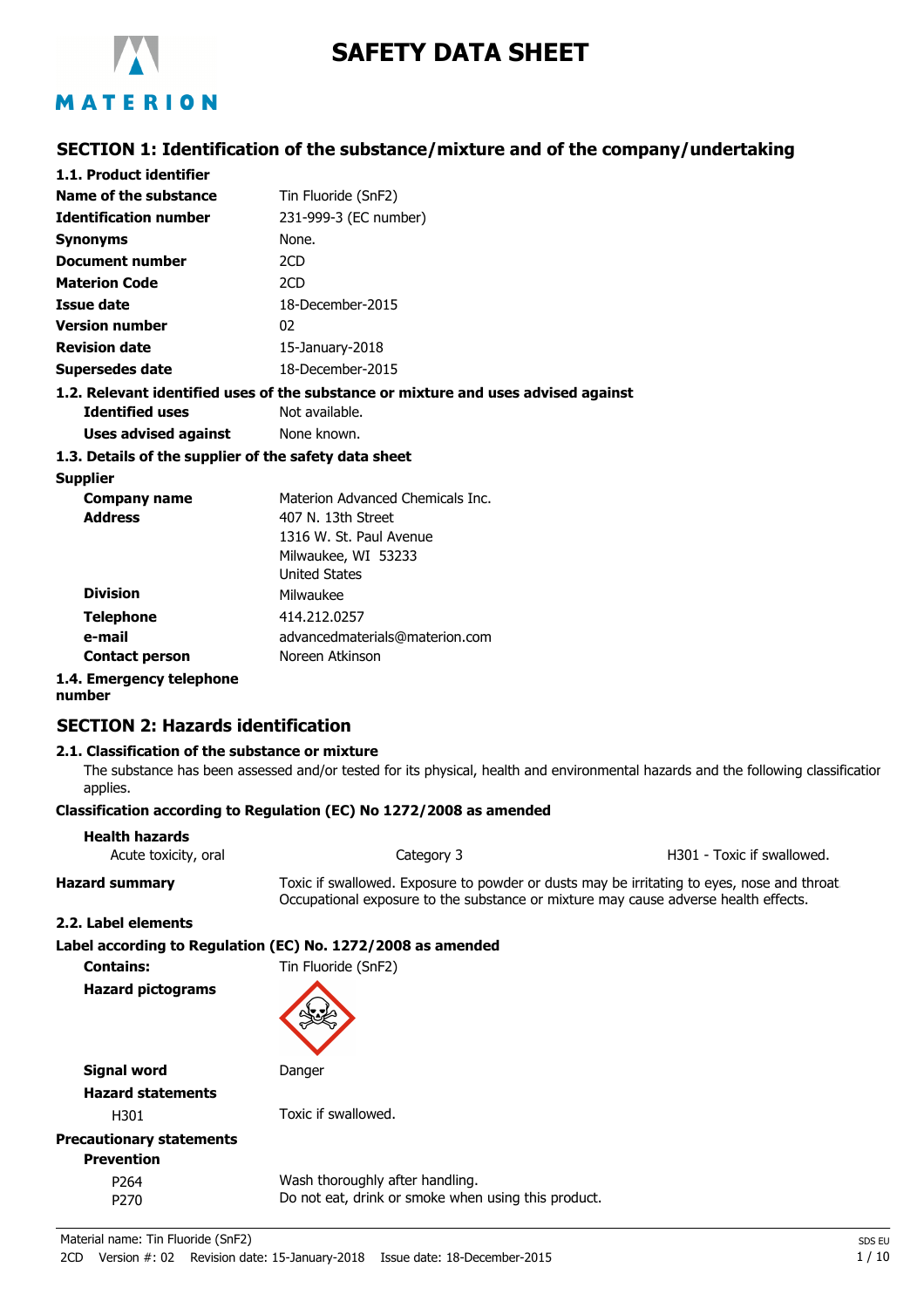| טטווטער                                  |                                                                                                     |
|------------------------------------------|-----------------------------------------------------------------------------------------------------|
| $P301 + P310$<br>P330                    | IF SWALLOWED: Immediately call a POISON CENTRE/doctor.<br>Rinse mouth.                              |
| <b>Storage</b>                           |                                                                                                     |
| P405                                     | Store locked up.                                                                                    |
| <b>Disposal</b>                          |                                                                                                     |
| P501                                     | Dispose of contents/container in accordance with local/regional/national/international regulations. |
| <b>Supplemental label</b><br>information | For further information, please contact the Product Stewardship Department at $+1.800.862.4118$ .   |
| 2.3. Other hazards                       | None known.                                                                                         |
|                                          | <b>SECTION 3: Composition/information on ingredients</b>                                            |
| 3.1. Substances                          |                                                                                                     |

## **General information**

**Response**

| <b>Chemical name</b>   | $\frac{0}{0}$      | No.                    | CAS-No. / EC REACH Registration No. INDEX No. |                          | <b>Notes</b> |
|------------------------|--------------------|------------------------|-----------------------------------------------|--------------------------|--------------|
| Tin Fluoride (SnF2)    | $90 - 100$         | 7783-47-3<br>231-999-3 | $\overline{\phantom{a}}$                      | $\overline{\phantom{a}}$ |              |
| <b>Classification:</b> | Acute Tox. 3; H301 |                        |                                               |                          |              |

#### **List of abbreviations and symbols that may be used above**

M: M-factor

vPvB: very persistent and very bioaccumulative substance.

PBT: persistent, bioaccumulative and toxic substance.

#: This substance has been assigned Community workplace exposure limit(s).

**Composition comments** The full text for all H-statements is displayed in section 16.

## **SECTION 4: First aid measures**

| General information                                                                      | Ensure that medical personnel are aware of the material(s) involved, and take precautions to<br>protect themselves. Show this safety data sheet to the doctor in attendance.                                                                                                                                                                                                                                                                     |
|------------------------------------------------------------------------------------------|--------------------------------------------------------------------------------------------------------------------------------------------------------------------------------------------------------------------------------------------------------------------------------------------------------------------------------------------------------------------------------------------------------------------------------------------------|
| 4.1. Description of first aid measures                                                   |                                                                                                                                                                                                                                                                                                                                                                                                                                                  |
| <b>Inhalation</b>                                                                        | Move to fresh air. Call a physician if symptoms develop or persist.                                                                                                                                                                                                                                                                                                                                                                              |
| <b>Skin contact</b>                                                                      | Wash off with soap and water. Get medical attention if irritation develops and persists.                                                                                                                                                                                                                                                                                                                                                         |
| Eye contact                                                                              | Do not rub eyes. Rinse with water. Get medical attention if irritation develops and persists.                                                                                                                                                                                                                                                                                                                                                    |
| <b>Ingestion</b>                                                                         | Call a physician or poison control centre immediately. Rinse mouth. Do not induce vomiting without<br>advice from poison control center. If vomiting occurs, keep head low so that stomach content<br>doesn't get into the lungs. Do not use mouth-to-mouth method if victim ingested the substance.<br>Induce artificial respiration with the aid of a pocket mask equipped with a one-way valve or other<br>proper respiratory medical device. |
| 4.2. Most important<br>symptoms and effects, both<br>acute and delayed                   | Dusts may irritate the respiratory tract, skin and eyes.                                                                                                                                                                                                                                                                                                                                                                                         |
| 4.3. Indication of any<br>immediate medical attention<br>and special treatment<br>needed | Provide general supportive measures and treat symptomatically. Keep victim warm. Keep victim<br>under observation. Symptoms may be delayed.                                                                                                                                                                                                                                                                                                      |
| ---------                                                                                |                                                                                                                                                                                                                                                                                                                                                                                                                                                  |

## **SECTION 5: Firefighting measures**

| <b>General fire hazards</b>                                                                       | No unusual fire or explosion hazards noted.                                                   |
|---------------------------------------------------------------------------------------------------|-----------------------------------------------------------------------------------------------|
| 5.1. Extinguishing media                                                                          |                                                                                               |
| Suitable extinguishing<br>media                                                                   | Water fog. Foam. Dry chemical powder. Carbon dioxide (CO2).                                   |
| Unsuitable extinguishing<br>media                                                                 | Do not use water jet as an extinguisher, as this will spread the fire.                        |
| 5.2. Special hazards arising<br>from the substance or<br>mixture                                  | During fire, gases hazardous to health may be formed.                                         |
| 5.3. Advice for firefighters<br><b>Special protective</b><br>equipment for<br><b>firefighters</b> | Self-contained breathing apparatus and full protective clothing must be worn in case of fire. |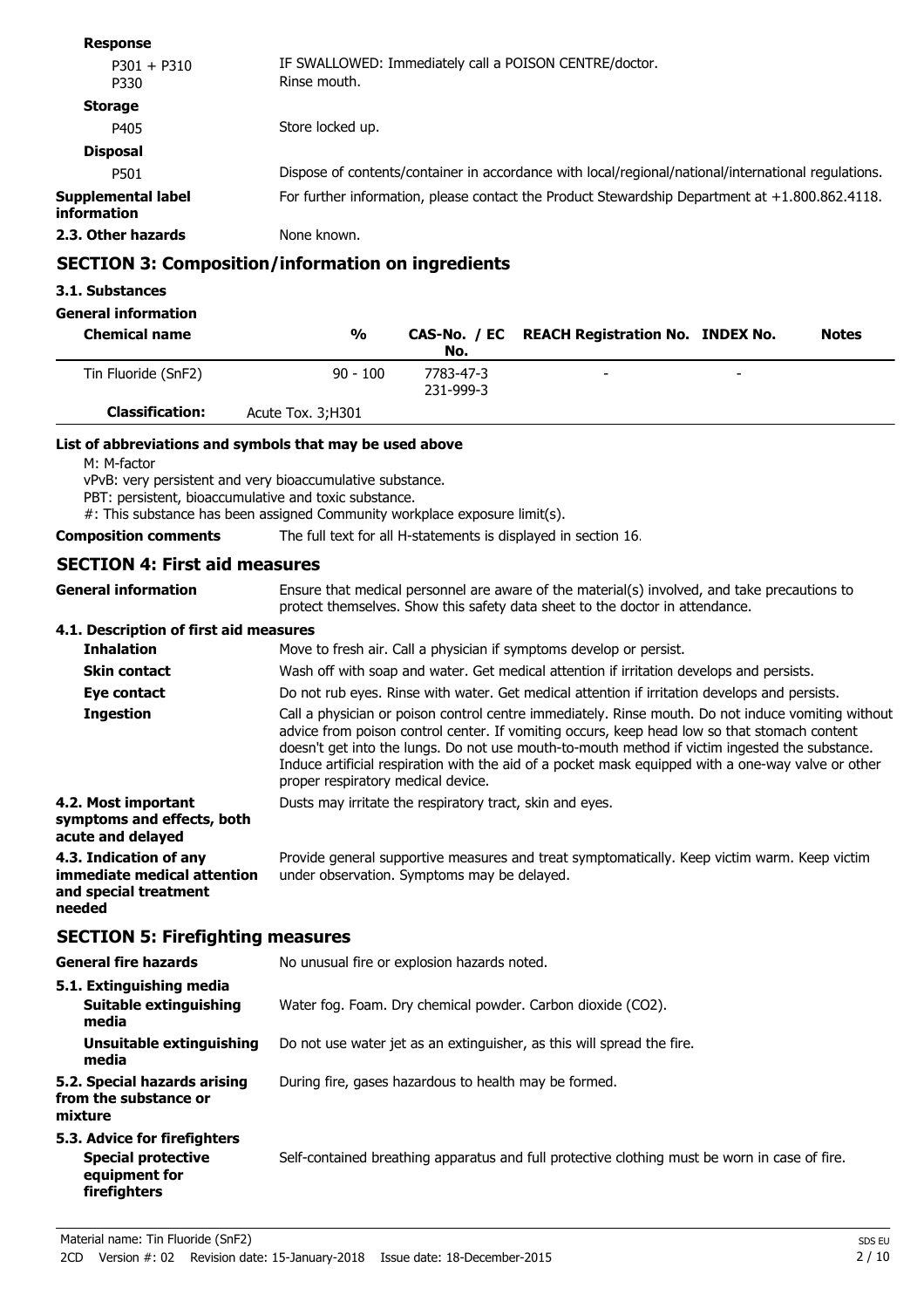| <b>Special firefighting</b><br>procedures | Use water spray to cool unopened containers.                                               |
|-------------------------------------------|--------------------------------------------------------------------------------------------|
| Specific methods                          | Use standard firefighting procedures and consider the hazards of other involved materials. |

## **SECTION 6: Accidental release measures**

|                                                              | 6.1. Personal precautions, protective equipment and emergency procedures                                                                                                                                                                                                                                                        |
|--------------------------------------------------------------|---------------------------------------------------------------------------------------------------------------------------------------------------------------------------------------------------------------------------------------------------------------------------------------------------------------------------------|
| For non-emergency<br>personnel                               | Keep unnecessary personnel away. Keep people away from and upwind of spill/leak. Wear<br>appropriate protective equipment and clothing during clean-up. Ensure adequate ventilation. Local<br>authorities should be advised if significant spillages cannot be contained. For personal protection,<br>see section 8 of the SDS. |
| For emergency<br>responders                                  | Keep unnecessary personnel away. Use personal protection recommended in Section 8 of the SDS.                                                                                                                                                                                                                                   |
| 6.2. Environmental<br>precautions                            | Avoid discharge into drains, water courses or onto the ground.                                                                                                                                                                                                                                                                  |
| 6.3. Methods and material for<br>containment and cleaning up | Avoid the generation of dusts during clean-up. Collect dust using a vacuum cleaner equipped with<br>HEPA filter. Stop the flow of material, if this is without risk.                                                                                                                                                            |
|                                                              | Large Spills: Wet down with water and dike for later disposal. Shovel the material into waste<br>container. Absorb in vermiculite, dry sand or earth and place into containers. Following product<br>recovery, flush area with water.                                                                                           |
|                                                              | Small Spills: Sweep up or vacuum up spillage and collect in suitable container for disposal. Wipe up<br>with absorbent material (e.g. cloth, fleece). Clean surface thoroughly to remove residual<br>contamination.                                                                                                             |
|                                                              | Never return spills to original containers for re-use.                                                                                                                                                                                                                                                                          |
| 6.4. Reference to other<br>sections                          | For personal protection, see section 8 of the SDS. For waste disposal, see section 13 of the SDS.                                                                                                                                                                                                                               |
| <b>SECTION 7: Handling and storage</b>                       |                                                                                                                                                                                                                                                                                                                                 |

| 7.1. Precautions for safe<br>handling                                   | Minimise dust generation and accumulation. Provide appropriate exhaust ventilation at places<br>where dust is formed. Avoid prolonged exposure. Do not taste or swallow. When using, do not eat,<br>drink or smoke. Wear appropriate personal protective equipment. Wash hands thoroughly after<br>handling. Observe good industrial hygiene practices. |
|-------------------------------------------------------------------------|---------------------------------------------------------------------------------------------------------------------------------------------------------------------------------------------------------------------------------------------------------------------------------------------------------------------------------------------------------|
| 7.2. Conditions for safe<br>storage, including any<br>incompatibilities | Store locked up. Store in original tightly closed container. Store in a well-ventilated place. Store<br>away from incompatible materials (see Section 10 of the SDS).                                                                                                                                                                                   |
| 7.3. Specific end use(s)                                                | Not available.                                                                                                                                                                                                                                                                                                                                          |

## **SECTION 8: Exposure controls/personal protection**

## **8.1. Control parameters**

#### **Occupational exposure limits**

| cupational exposure limits<br>13/09                          |             | Croatia. Dangerous Substance Exposure Limit Values in the Workplace (ELVs), Annexes 1 and 2, Narodne Novine,        |
|--------------------------------------------------------------|-------------|---------------------------------------------------------------------------------------------------------------------|
| <b>Material</b>                                              | <b>Type</b> | <b>Value</b>                                                                                                        |
| Tin Fluoride (SnF2) (CAS<br>7783-47-3)                       | <b>MAC</b>  | $2.5 \text{ mg/m}$                                                                                                  |
| <b>Finland. Workplace Exposure Limits</b><br><b>Material</b> | <b>Type</b> | <b>Value</b>                                                                                                        |
| Tin Fluoride (SnF2) (CAS<br>7783-47-3)                       | <b>TWA</b>  | $2 \text{ mg/m}$                                                                                                    |
| <b>Material</b>                                              | <b>Type</b> | France. Threshold Limit Values (VLEP) for Occupational Exposure to Chemicals in France, INRS ED 984<br><b>Value</b> |
| Tin Fluoride (SnF2) (CAS                                     | <b>VME</b>  | $2.5 \text{ mg/m}$                                                                                                  |

7783-47-3) **Latvia. OELs. Occupational exposure limit values of chemical substances in work environment Material Type Value** Tin Fluoride (SnF2) (CAS STEL 1 mg/m3 7783-47-3)

TWA 0,2 mg/m3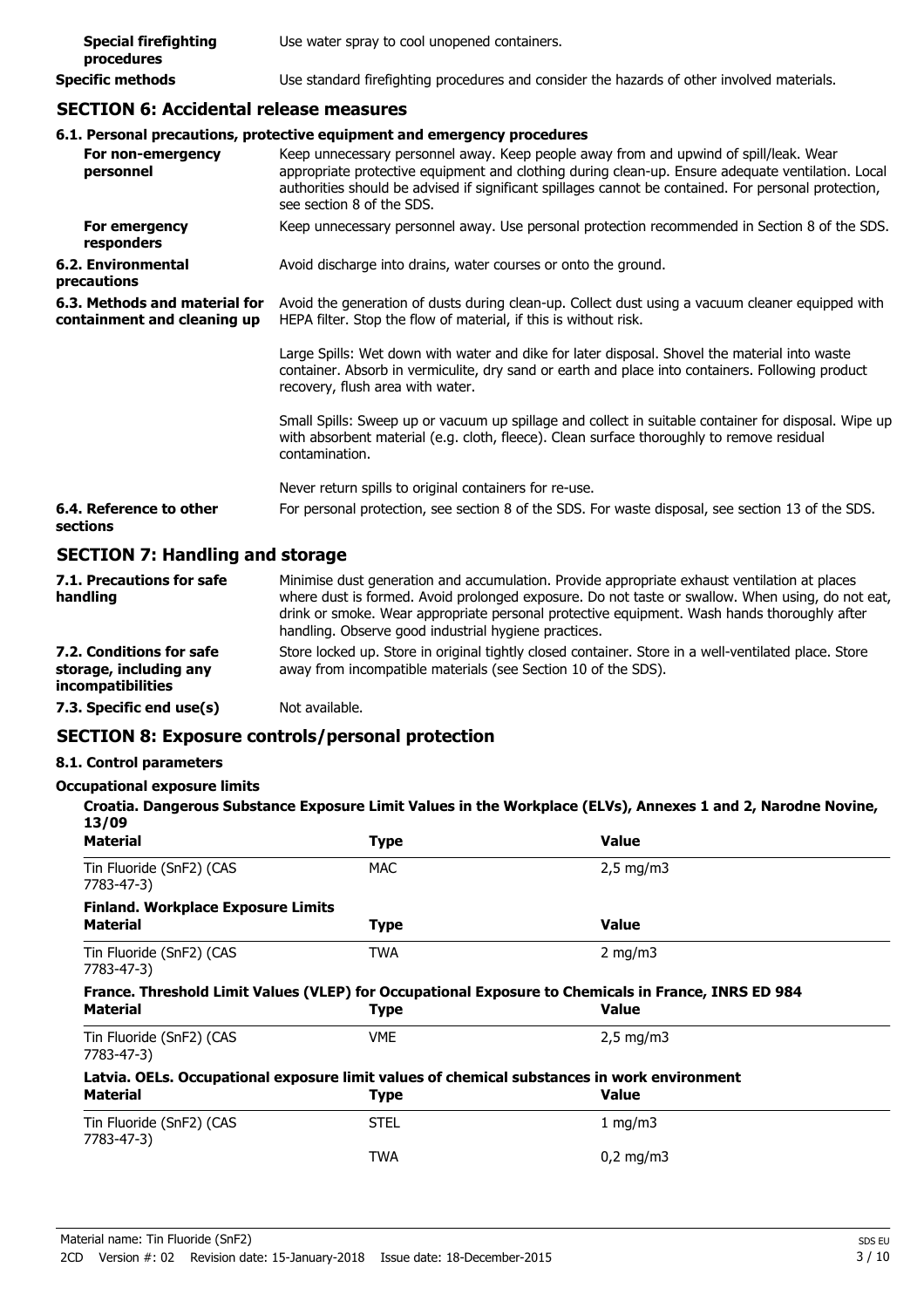| <b>Netherlands. OELs (binding)</b><br><b>Material</b>     |                  | <b>Type</b>        |                        | <b>Value</b>                                                                                                         |
|-----------------------------------------------------------|------------------|--------------------|------------------------|----------------------------------------------------------------------------------------------------------------------|
| Tin Fluoride (SnF2) (CAS<br>7783-47-3)                    |                  | <b>STEL</b>        |                        | $2$ mg/m $3$                                                                                                         |
| <b>Material</b>                                           |                  | <b>Type</b>        |                        | Slovakia. OELs. Regulation No. 300/2007 concerning protection of health in work with chemical agents<br><b>Value</b> |
| Tin Fluoride (SnF2) (CAS<br>7783-47-3)                    |                  | <b>STEL</b>        |                        | $4 \text{ mg/m}$                                                                                                     |
| UK. EH40 Workplace Exposure Limits (WELs)                 |                  |                    |                        |                                                                                                                      |
| <b>Material</b>                                           |                  | <b>Type</b>        |                        | <b>Value</b>                                                                                                         |
| Tin Fluoride (SnF2) (CAS<br>7783-47-3)                    |                  | <b>STEL</b>        |                        | $4 \text{ mg/m}$                                                                                                     |
| <b>Biological limit values</b>                            |                  |                    |                        |                                                                                                                      |
| 2, Government Decree 432/2003 Sb.                         |                  |                    |                        | Czech Republic. Limit Values for Indictators of Biological Exposure Tests in Urine and Blood, Annex 2, Tables 1 and  |
| <b>Material</b>                                           | Value            | <b>Determinant</b> | <b>Specimen</b>        | <b>Sampling time</b>                                                                                                 |
| Tin Fluoride (SnF2) (CAS<br>7783-47-3)                    | 60 µmol/mmol     | Fluoride           | Creatinine in<br>urine | $\ast$                                                                                                               |
|                                                           | $10 \; mg/g$     | Fluoride           | Creatinine in<br>urine | $\ast$                                                                                                               |
| * - For sampling details, please see the source document. |                  |                    |                        |                                                                                                                      |
|                                                           |                  |                    |                        | France. Biological indicators of exposure (IBE) (National Institute for Research and Security (INRS, ND 2065)        |
| <b>Material</b>                                           | <b>Value</b>     | <b>Determinant</b> | <b>Specimen</b>        | <b>Sampling time</b>                                                                                                 |
| Tin Fluoride (SnF2) (CAS<br>7783-47-3)                    | $3 \text{ mg/q}$ | <b>Fluorures</b>   | Creatinine in<br>urine | $\ast$                                                                                                               |

\* - For sampling details, please see the source document.

#### **Germany. TRGS 903, BAT List (Biological Limit Values)**

| <u>semanyi inso you, umi eius (ulological emme falacu)</u><br>Material | Value  | <b>Determinant</b> | <b>Specimen</b>        | <b>Sampling time</b> |  |
|------------------------------------------------------------------------|--------|--------------------|------------------------|----------------------|--|
| Tin Fluoride (SnF2) (CAS<br>7783-47-3)                                 | ma/a   | Fluorid            | Creatinine in<br>urine | $\ast$               |  |
|                                                                        | 4 mg/g | Fluorid            | Creatinine in<br>urine | $\ast$               |  |

urine

\*

10 mg/g Fluorures Creatinine in

\* - For sampling details, please see the source document.

#### **Hungary. Chemical Safety at Workplace Ordinance Joint Decree No. 25/2000 (Annex 2): Permissible limit values of biological exposure (effect) indices**

| <b>Material</b>                        | <b>Value</b> | <b>Determinant</b> | <b>Specimen</b>        | <b>Sampling time</b> |  |
|----------------------------------------|--------------|--------------------|------------------------|----------------------|--|
| Tin Fluoride (SnF2) (CAS<br>7783-47-3) | mg/g         | fluoride           | Creatinine in<br>urine | $\ast$               |  |
|                                        | 4 mg/g       | fluoride           | Creatinine in<br>urine | $\ast$               |  |
|                                        | 42 umol/mmol | fluoride           | Creatinine in<br>urine | $\ast$               |  |
|                                        | 24 µmol/mmol | fluoride           | Creatinine in<br>urine | $\ast$               |  |

\* - For sampling details, please see the source document.

## **Slovakia. BLVs (Biological Limit Value). Regulation no. 355/2006 concerning protection of workers exposed to chemical agents, Annex 2**

| Material                               | Value  | <b>Determinant</b> | <b>Specimen</b>        | <b>Sampling time</b> |
|----------------------------------------|--------|--------------------|------------------------|----------------------|
| Tin Fluoride (SnF2) (CAS<br>7783-47-3) | ma/a   | <b>Fluorides</b>   | Creatinine in<br>urine | ∗                    |
|                                        | 4 mg/g | <b>Fluorides</b>   | Creatinine in<br>urine | ∗                    |

\* - For sampling details, please see the source document.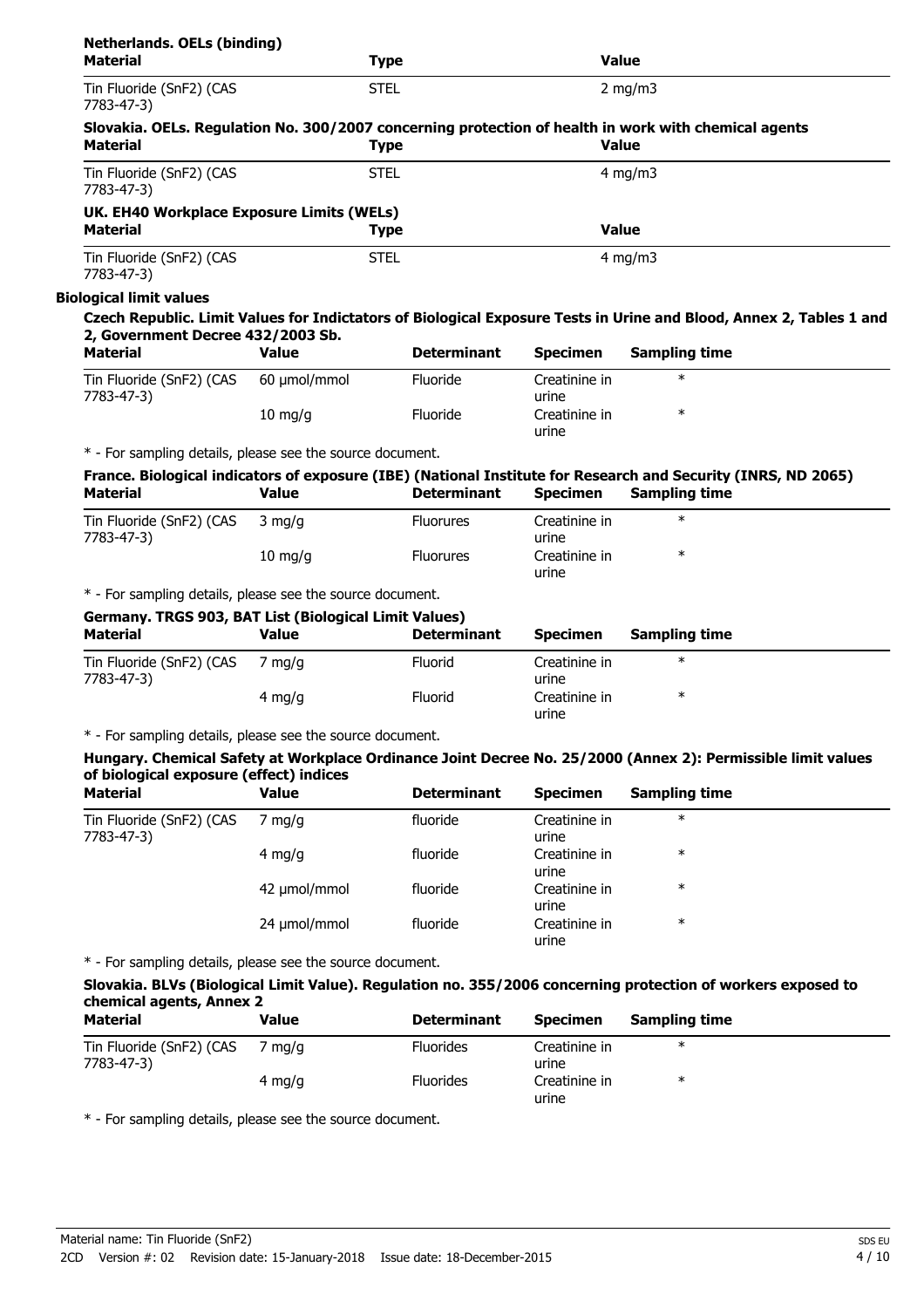| Spain. Biological Limit Values (VLBs), Occupational Exposure Limits for Chemical Agents, Table 4<br><b>Material</b> | <b>Value</b>                       | <b>Determinant</b>                                            | <b>Specimen</b> | <b>Sampling time</b>                                                                                                                                                                                                                                                                                                                                                                                                                                                                                                                                                                                                                                                                                                           |
|---------------------------------------------------------------------------------------------------------------------|------------------------------------|---------------------------------------------------------------|-----------------|--------------------------------------------------------------------------------------------------------------------------------------------------------------------------------------------------------------------------------------------------------------------------------------------------------------------------------------------------------------------------------------------------------------------------------------------------------------------------------------------------------------------------------------------------------------------------------------------------------------------------------------------------------------------------------------------------------------------------------|
| Tin Fluoride (SnF2) (CAS<br>7783-47-3)                                                                              | $8$ mg/l                           | <b>Fluoruros</b>                                              | Urine           | $\ast$                                                                                                                                                                                                                                                                                                                                                                                                                                                                                                                                                                                                                                                                                                                         |
| * - For sampling details, please see the source document.                                                           |                                    |                                                               |                 |                                                                                                                                                                                                                                                                                                                                                                                                                                                                                                                                                                                                                                                                                                                                |
| <b>Recommended monitoring</b><br>procedures                                                                         |                                    | Follow standard monitoring procedures.                        |                 |                                                                                                                                                                                                                                                                                                                                                                                                                                                                                                                                                                                                                                                                                                                                |
| <b>Derived no effect levels</b><br>(DNELs)                                                                          | Not available.                     |                                                               |                 |                                                                                                                                                                                                                                                                                                                                                                                                                                                                                                                                                                                                                                                                                                                                |
| <b>Predicted no effect</b><br>concentrations (PNECs)                                                                | Not available.                     |                                                               |                 |                                                                                                                                                                                                                                                                                                                                                                                                                                                                                                                                                                                                                                                                                                                                |
| 8.2. Exposure controls                                                                                              |                                    |                                                               |                 |                                                                                                                                                                                                                                                                                                                                                                                                                                                                                                                                                                                                                                                                                                                                |
| <b>Appropriate engineering</b><br><b>controls</b>                                                                   |                                    | to keep exposures below the recommended exposure limits.      |                 | Good general ventilation (typically 10 air changes per hour) should be used. Ventilation rates should<br>be matched to conditions. If applicable, use process enclosures, local exhaust ventilation, or other<br>engineering controls to maintain airborne levels below recommended exposure limits. If exposure<br>limits have not been established, maintain airborne levels to an acceptable level. If engineering<br>measures are not sufficient to maintain concentrations of dust particulates below the OEL<br>(occupational exposure limit), suitable respiratory protection must be worn. If material is ground,<br>cut, or used in any operation which may generate dusts, use appropriate local exhaust ventilation |
| Individual protection measures, such as personal protective equipment                                               |                                    |                                                               |                 |                                                                                                                                                                                                                                                                                                                                                                                                                                                                                                                                                                                                                                                                                                                                |
| <b>General information</b>                                                                                          |                                    | with the supplier of the personal protective equipment.       |                 | Personal protection equipment should be chosen according to the CEN standards and in discussion                                                                                                                                                                                                                                                                                                                                                                                                                                                                                                                                                                                                                                |
| Eye/face protection                                                                                                 |                                    |                                                               |                 | Face shield is recommended. Wear safety glasses with side shields (or goggles).                                                                                                                                                                                                                                                                                                                                                                                                                                                                                                                                                                                                                                                |
| <b>Skin protection</b>                                                                                              |                                    |                                                               |                 |                                                                                                                                                                                                                                                                                                                                                                                                                                                                                                                                                                                                                                                                                                                                |
| - Hand protection                                                                                                   | supplier.                          |                                                               |                 | Wear appropriate chemical resistant gloves. Suitable gloves can be recommended by the glove                                                                                                                                                                                                                                                                                                                                                                                                                                                                                                                                                                                                                                    |
| - Other                                                                                                             | Wear suitable protective clothing. |                                                               |                 |                                                                                                                                                                                                                                                                                                                                                                                                                                                                                                                                                                                                                                                                                                                                |
| <b>Respiratory protection</b>                                                                                       | Wear respirator with dust filter.  |                                                               |                 |                                                                                                                                                                                                                                                                                                                                                                                                                                                                                                                                                                                                                                                                                                                                |
| <b>Thermal hazards</b>                                                                                              |                                    | Wear appropriate thermal protective clothing, when necessary. |                 |                                                                                                                                                                                                                                                                                                                                                                                                                                                                                                                                                                                                                                                                                                                                |
| <b>Hygiene measures</b>                                                                                             |                                    | clothing and protective equipment to remove contaminants.     |                 | Keep away from food and drink. Always observe good personal hygiene measures, such as washing<br>after handling the material and before eating, drinking, and/or smoking. Routinely wash work                                                                                                                                                                                                                                                                                                                                                                                                                                                                                                                                  |
| <b>Environmental exposure</b><br>controls                                                                           |                                    | Environmental manager must be informed of all major releases. |                 |                                                                                                                                                                                                                                                                                                                                                                                                                                                                                                                                                                                                                                                                                                                                |

## **SECTION 9: Physical and chemical properties**

## **9.1. Information on basic physical and chemical properties**

| <b>Appearance</b>                                   |                                   |
|-----------------------------------------------------|-----------------------------------|
| <b>Physical state</b>                               | Solid.                            |
| Form                                                | Powder.                           |
| Colour                                              | Not available.                    |
| Odour                                               | Not available.                    |
| <b>Odour threshold</b>                              | Not available.                    |
| рH                                                  | $2,8 - 3,5$ 0,4% aqueous solution |
| Melting point/freezing point                        | 213 °C (415,4 °F)                 |
| Initial boiling point and<br>boiling range          | 850 °C (1562 °F)                  |
| <b>Flash point</b>                                  | Not available.                    |
| <b>Evaporation rate</b>                             | Not available.                    |
| <b>Flammability (solid, gas)</b>                    | Not available.                    |
| <b>Upper/lower flammability or explosive limits</b> |                                   |
| Flammability limit - lower Not available.<br>(%)    |                                   |
| <b>Flammability limit -</b><br>upper $(%$           | Not available.                    |
| Vapour pressure                                     | < 0,0000001 kPa at 25 °C          |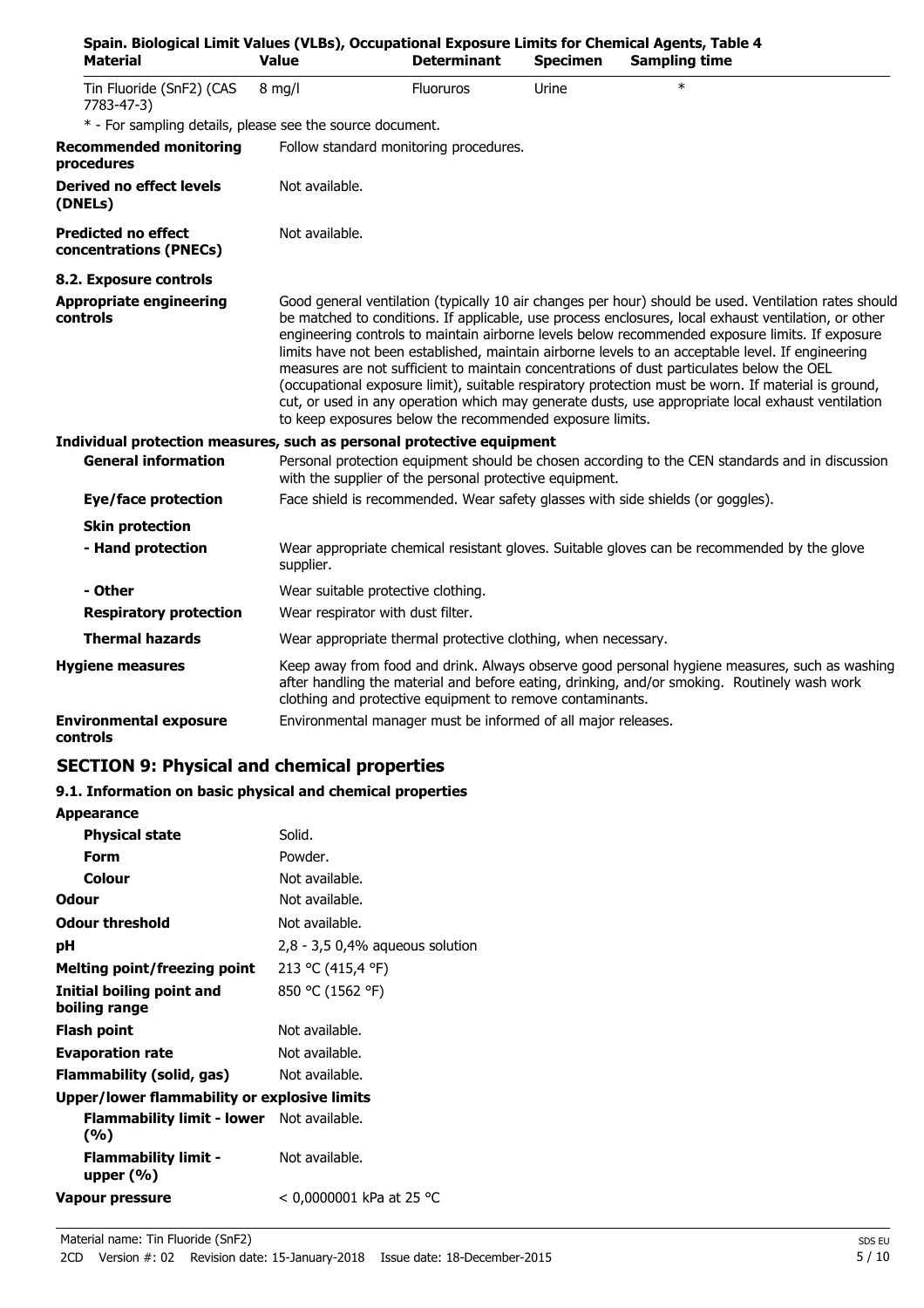| <b>Vapour density</b>                             | Not available.                          |
|---------------------------------------------------|-----------------------------------------|
| Relative density                                  | Not available.                          |
| Solubility(ies)                                   |                                         |
| Solubility (water)                                | Not available.                          |
| <b>Partition coefficient</b><br>(n-octanol/water) | Not available.                          |
| <b>Auto-ignition temperature</b>                  | Not available.                          |
| <b>Decomposition temperature</b>                  | Not available.                          |
| Viscosity                                         | Not available.                          |
| <b>Explosive properties</b>                       | Not explosive.                          |
| <b>Oxidising properties</b>                       | Not oxidising.                          |
| 9.2. Other information                            |                                         |
| <b>Density</b>                                    | 4,57 g/cm3 estimated at 25 $^{\circ}$ C |
| Molecular formula                                 | F <sub>2</sub> -Sn                      |
| Molecular weight                                  | 156,71 g/mol                            |
| Specific gravity                                  | 4,57 at 25 °C                           |

## **SECTION 10: Stability and reactivity**

| 10.1. Reactivity                            | The product is stable and non-reactive under normal conditions of use, storage and transport |
|---------------------------------------------|----------------------------------------------------------------------------------------------|
| 10.2. Chemical stability                    | Material is stable under normal conditions.                                                  |
| 10.3. Possibility of hazardous<br>reactions | No dangerous reaction known under conditions of normal use.                                  |
| 10.4. Conditions to avoid                   | Contact with incompatible materials.                                                         |
| 10.5. Incompatible materials                | Strong oxidising agents.                                                                     |
| 10.6. Hazardous<br>decomposition products   | No hazardous decomposition products are known.                                               |

## **SECTION 11: Toxicological information**

**General information CCCUPATION** Occupational exposure to the substance or mixture may cause adverse effects.

| Information on likely routes of exposure |  |  |
|------------------------------------------|--|--|
|------------------------------------------|--|--|

| <b>Inhalation</b>   | Dust may irritate respiratory system. Prolonged inhalation may be harmful. |
|---------------------|----------------------------------------------------------------------------|
| <b>Skin contact</b> | Dust or powder may irritate the skin.                                      |
| Eye contact         | Dust may irritate the eyes.                                                |
| <b>Ingestion</b>    | Toxic if swallowed.                                                        |
| Symptoms            | Dusts may irritate the respiratory tract, skin and eyes.                   |

## **11.1. Information on toxicological effects**

| Acute toxicity                       | Toxic if swallowed.                                                          |                                                                                                              |
|--------------------------------------|------------------------------------------------------------------------------|--------------------------------------------------------------------------------------------------------------|
| Product                              | <b>Species</b>                                                               | <b>Test results</b>                                                                                          |
| Tin Fluoride (SnF2) (CAS 7783-47-3)  |                                                                              |                                                                                                              |
| <u>Acute</u>                         |                                                                              |                                                                                                              |
| Oral                                 |                                                                              |                                                                                                              |
| LD50                                 | Mouse                                                                        | 112 mg/kg                                                                                                    |
|                                      | Rat                                                                          | $200$ mg/kg                                                                                                  |
|                                      | * Estimates for product may be based on additional component data not shown. |                                                                                                              |
| Skin corrosion/irritation            | Due to partial or complete lack of data the classification is not possible.  |                                                                                                              |
| Serious eye damage/eye<br>irritation | Due to partial or complete lack of data the classification is not possible.  |                                                                                                              |
| Respiratory sensitisation            | Due to partial or complete lack of data the classification is not possible.  |                                                                                                              |
| Skin sensitisation                   | Due to partial or complete lack of data the classification is not possible.  |                                                                                                              |
| Germ cell mutagenicity               | Due to partial or complete lack of data the classification is not possible.  |                                                                                                              |
| Carcinogenicity                      | Due to partial or complete lack of data the classification is not possible.  |                                                                                                              |
| at work (as amended)                 |                                                                              | Hungary. 26/2000 EüM Ordinance on protection against and preventing risk relating to exposure to carcinogens |
| Not listed.                          |                                                                              |                                                                                                              |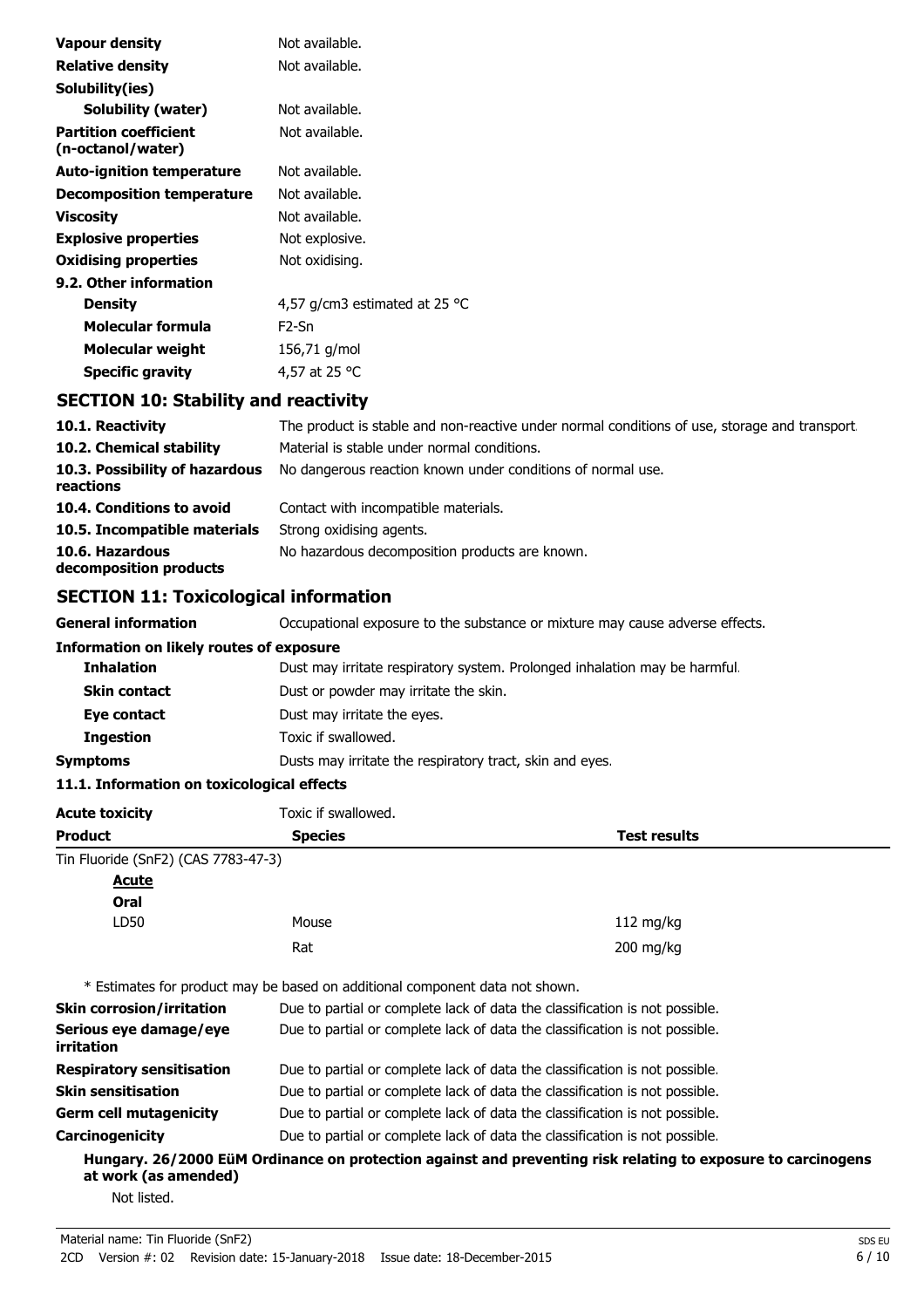## **IARC Monographs. Overall Evaluation of Carcinogenicity**

| Tin Fluoride (SnF2) (CAS 7783-47-3)                          |                           | 3 Not classifiable as to carcinogenicity to humans.                         |
|--------------------------------------------------------------|---------------------------|-----------------------------------------------------------------------------|
| <b>Reproductive toxicity</b>                                 |                           | Due to partial or complete lack of data the classification is not possible. |
| <b>Specific target organ toxicity</b><br>- single exposure   |                           | Due to partial or complete lack of data the classification is not possible. |
| <b>Specific target organ toxicity</b><br>- repeated exposure |                           | Due to partial or complete lack of data the classification is not possible. |
| <b>Aspiration hazard</b>                                     |                           | Due to partial or complete lack of data the classification is not possible. |
| Mixture versus substance<br><b>information</b>               | No information available. |                                                                             |
| <b>Other information</b>                                     | Not available.            |                                                                             |

## **SECTION 12: Ecological information**

| 12.1. Toxicity                                            | The product is not classified as environmentally hazardous. However, this does not exclude the<br>possibility that large or frequent spills can have a harmful or damaging effect on the environment. |
|-----------------------------------------------------------|-------------------------------------------------------------------------------------------------------------------------------------------------------------------------------------------------------|
| 12.2. Persistence and<br>degradability                    | No data is available on the degradability of this product.                                                                                                                                            |
| 12.3. Bioaccumulative<br>potential                        | No data available.                                                                                                                                                                                    |
| <b>Partition coefficient</b><br>n-octanol/water (log Kow) | Not available.                                                                                                                                                                                        |
| <b>Bioconcentration factor (BCF)</b>                      | Not available.                                                                                                                                                                                        |
| 12.4. Mobility in soil                                    | No data available.                                                                                                                                                                                    |
| 12.5. Results of PBT<br>and vPvB<br>assessment            | Not available.                                                                                                                                                                                        |
| 12.6. Other adverse effects                               | No other adverse environmental effects (e.g. ozone depletion, photochemical ozone creation<br>potential, endocrine disruption, global warming potential) are expected from this component.            |

## **SECTION 13: Disposal considerations**

## **13.1. Waste treatment methods**

| <b>Residual waste</b>                  | Dispose of in accordance with local regulations. Empty containers or liners may retain some product<br>residues. This material and its container must be disposed of in a safe manner (see: Disposal<br>instructions). |
|----------------------------------------|------------------------------------------------------------------------------------------------------------------------------------------------------------------------------------------------------------------------|
| <b>Contaminated packaging</b>          | Since emptied containers may retain product residue, follow label warnings even after container is<br>emptied. Empty containers should be taken to an approved waste handling site for recycling or<br>disposal.       |
| <b>EU waste code</b>                   | The Waste code should be assigned in discussion between the user, the producer and the waste<br>disposal company.                                                                                                      |
| <b>Disposal</b><br>methods/information | Collect and reclaim or dispose in sealed containers at licensed waste disposal site. Dispose of<br>contents/container in accordance with local/regional/national/international regulations.                            |
| <b>Special precautions</b>             | Dispose in accordance with all applicable regulations.                                                                                                                                                                 |

## **SECTION 14: Transport information**

| <b>ADR</b>                            |                                                                         |
|---------------------------------------|-------------------------------------------------------------------------|
| 14.1. UN number                       | <b>UN3288</b>                                                           |
| 14.2. UN proper shipping<br>name      | Toxic solid, inorganic, n.o.s. (Tin Fluoride (SnF2))                    |
| 14.3. Transport hazard class(es)      |                                                                         |
| <b>Class</b>                          | $6.1$ (PGIII)                                                           |
| Subsidiary risk                       |                                                                         |
| Label(s)                              | 6.1                                                                     |
| Hazard No. (ADR)                      | 60                                                                      |
| <b>Tunnel restriction</b><br>code     | F                                                                       |
| 14.4. Packing group                   | Ш                                                                       |
| 14.5. Environmental<br>hazards        | No.                                                                     |
| 14.6. Special precautions<br>for user | Read safety instructions, SDS and emergency procedures before handling. |
| <b>RID</b>                            |                                                                         |
| 14.1. UN number                       | <b>UN3288</b>                                                           |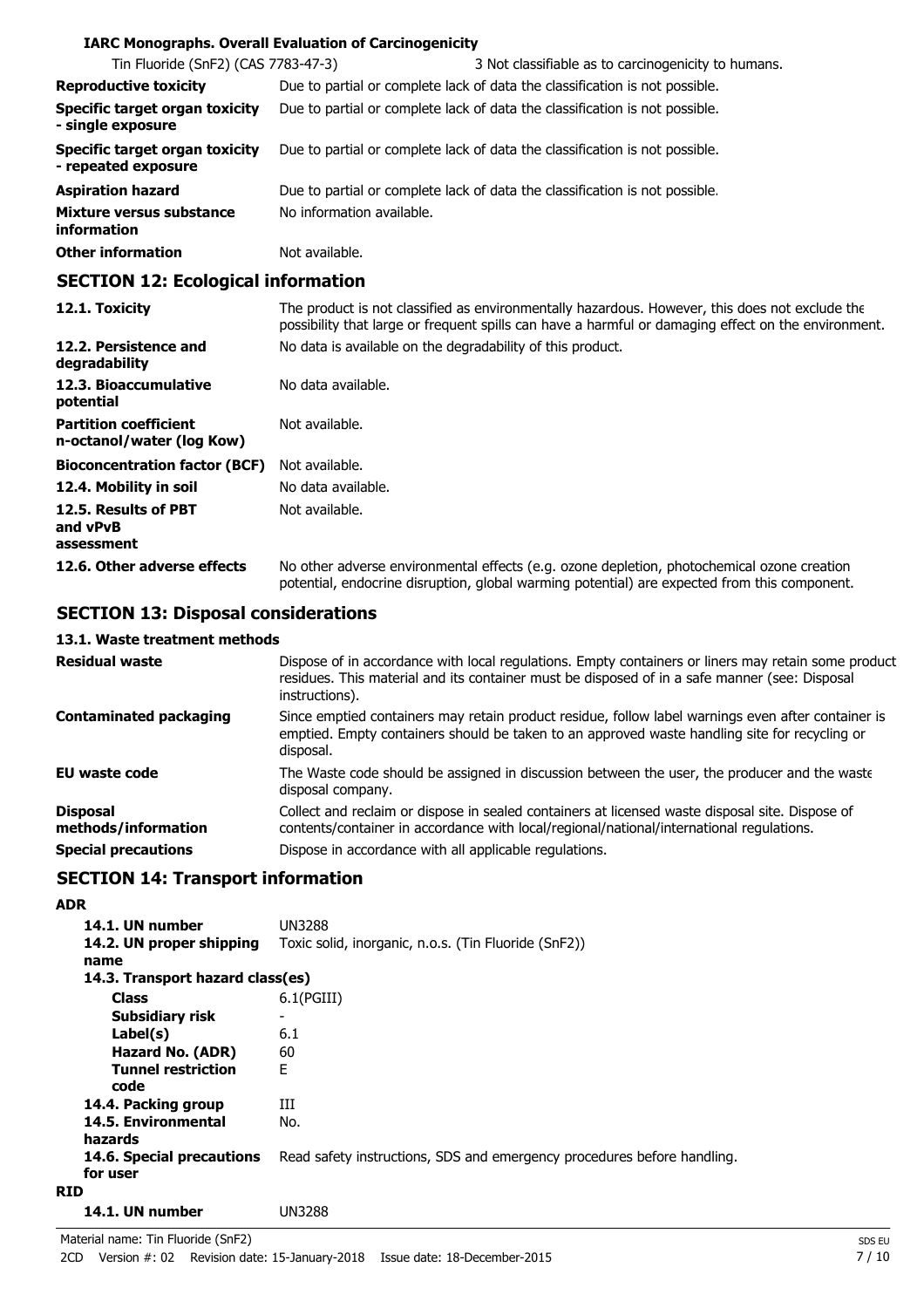**14.2. UN proper shipping** Toxic solid, inorganic, n.o.s. (Tin Fluoride (SnF2)) **name Class** 6.1(PGIII) **14.3. Transport hazard class(es) Subsidiary risk Label(s)** 6.1 14.4. Packing group **III 14.5. Environmental** No. **hazards 14.6. Special precautions** Read safety instructions, SDS and emergency procedures before handling. **for user ADN 14.1. UN number** UN3288 **14.2. UN proper shipping** Toxic Solid, N.o.s. (Tin Fluoride (SnF2)) **name Class** 6.1(PGIII) **14.3. Transport hazard class(es) Subsidiary risk Label(s)** 6.1 **14.4. Packing group III 14.5. Environmental** No. **hazards 14.6. Special precautions** Read safety instructions, SDS and emergency procedures before handling. **for user IATA 14.1. UN number** UN3288 **14.2. UN proper shipping** Toxic solid, inorganic, n.o.s. (Tin Fluoride (SnF2)) **name Class** 6.1(PGIII) **14.3. Transport hazard class(es) Subsidiary risk** 14.4. Packing group **III 14.5. Environmental** No. **hazards ERG Code** 6L **14.6. Special precautions** Read safety instructions, SDS and emergency procedures before handling. **for user Passenger and cargo** Allowed with restrictions. **aircraft Other information Cargo aircraft only** Allowed with restrictions. **IMDG 14.1. UN number** UN3288 **14.2. UN proper shipping** TOXIC SOLID, INORGANIC, N.O.S. (Tin Fluoride (SnF2)) **name Class** 6.1(PGIII) **14.3. Transport hazard class(es) Subsidiary risk 14.4. Packing group III Marine pollutant** No. **14.5. Environmental hazards EmS** F-A, S-A **14.6. Special precautions** Read safety instructions, SDS and emergency procedures before handling. **for user**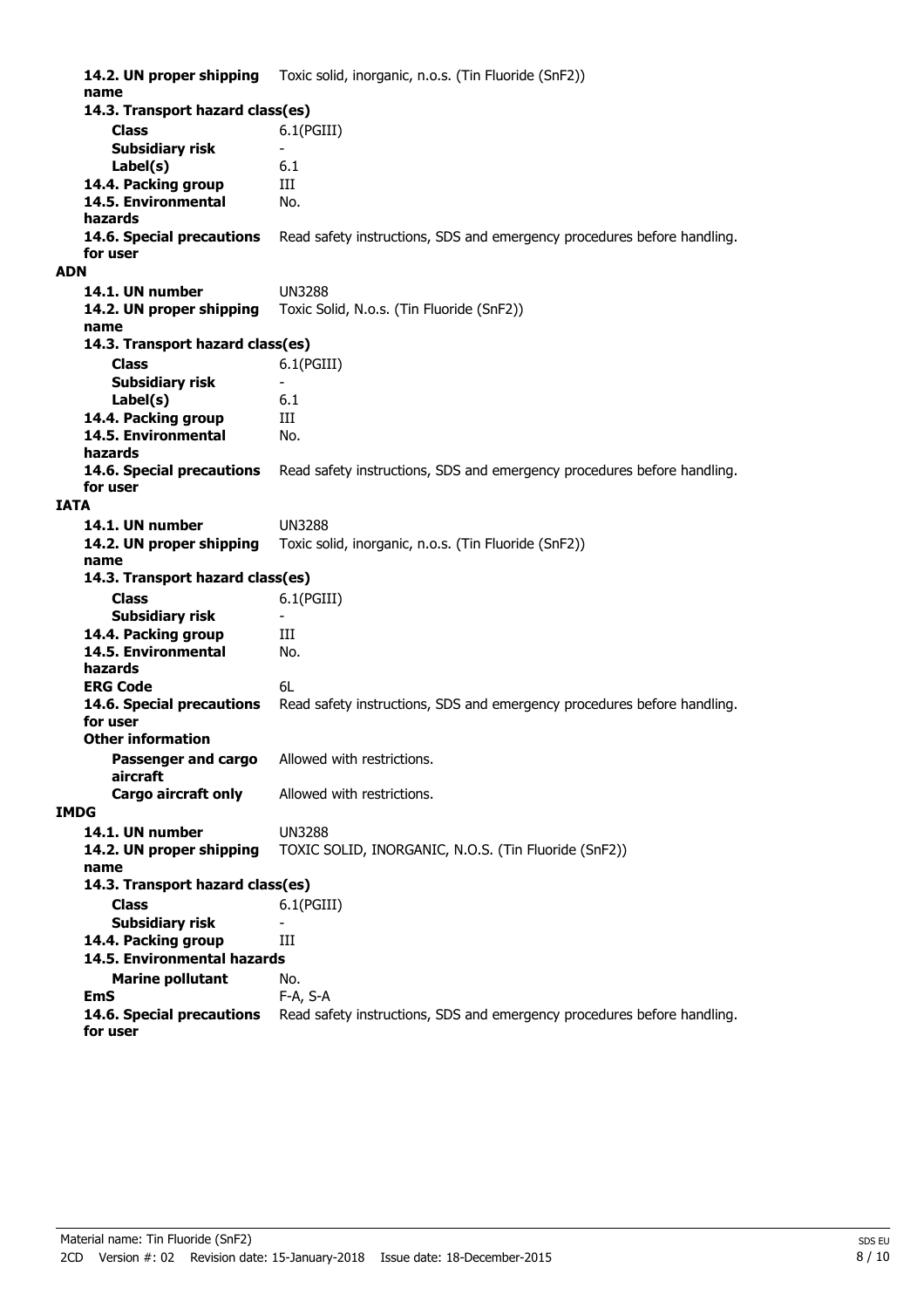#### **ADN; ADR; IATA; IMDG; RID**



## **SECTION 15: Regulatory information**

**15.1. Safety, health and environmental regulations/legislation specific for the substance or mixture**

## **EU regulations**

**Regulation (EC) No. 1005/2009 on substances that deplete the ozone layer, Annex I and II, as amended** Not listed.

**Regulation (EC) No. 850/2004 On persistent organic pollutants, Annex I as amended** Not listed.

**Regulation (EU) No. 649/2012 concerning the export and import of dangerous chemicals, Annex I, Part 1 as amended**

#### Not listed.

**Regulation (EU) No. 649/2012 concerning the export and import of dangerous chemicals, Annex I, Part 2 as amended**

#### Not listed.

**Regulation (EU) No. 649/2012 concerning the export and import of dangerous chemicals, Annex I, Part 3 as amended**

Not listed.

**Regulation (EU) No. 649/2012 concerning the export and import of dangerous chemicals, Annex V as amended** Not listed.

- **Regulation (EC) No. 166/2006 Annex II Pollutant Release and Transfer Registry, as amended** Not listed.
- **Regulation (EC) No. 1907/2006, REACH Article 59(10) Candidate List as currently published by ECHA** Not listed.

#### **Authorisations**

**Regulation (EC) No. 1907/2006, REACH Annex XIV Substances subject to authorization, as amended** Not listed.

#### **Restrictions on use**

**Regulation (EC) No. 1907/2006, REACH Annex XVII Substances subject to restriction on marketing and use as amended**

### Not listed.

**Directive 2004/37/EC: on the protection of workers from the risks related to exposure to carcinogens and mutagens at work, as amended.**

Not listed.

#### **Other EU regulations**

| Not listed.                         | Directive 2012/18/EU on major accident hazards involving dangerous substances, as amended                                                                                                                                           |
|-------------------------------------|-------------------------------------------------------------------------------------------------------------------------------------------------------------------------------------------------------------------------------------|
| <b>Other regulations</b>            | The product is classified and labelled in accordance with EC directives or respective national laws.<br>This Safety Data Sheet complies with the requirements of Regulation (EC) No 1907/2006, as<br>amended.                       |
| <b>National regulations</b>         | Follow national regulation for work with chemical agents. Young people under 18 years old are not<br>allowed to work with this product according to EU Directive 94/33/EC on the protection of young<br>people at work, as amended. |
| 15.2. Chemical safety<br>assessment | No Chemical Safety Assessment has been carried out.                                                                                                                                                                                 |

## **SECTION 16: Other information**

| <b>List of abbreviations</b>     | Not available.  |
|----------------------------------|-----------------|
| <b>Information on evaluation</b> | Not applicable. |
| method leading to the            |                 |
| classification of mixture        |                 |